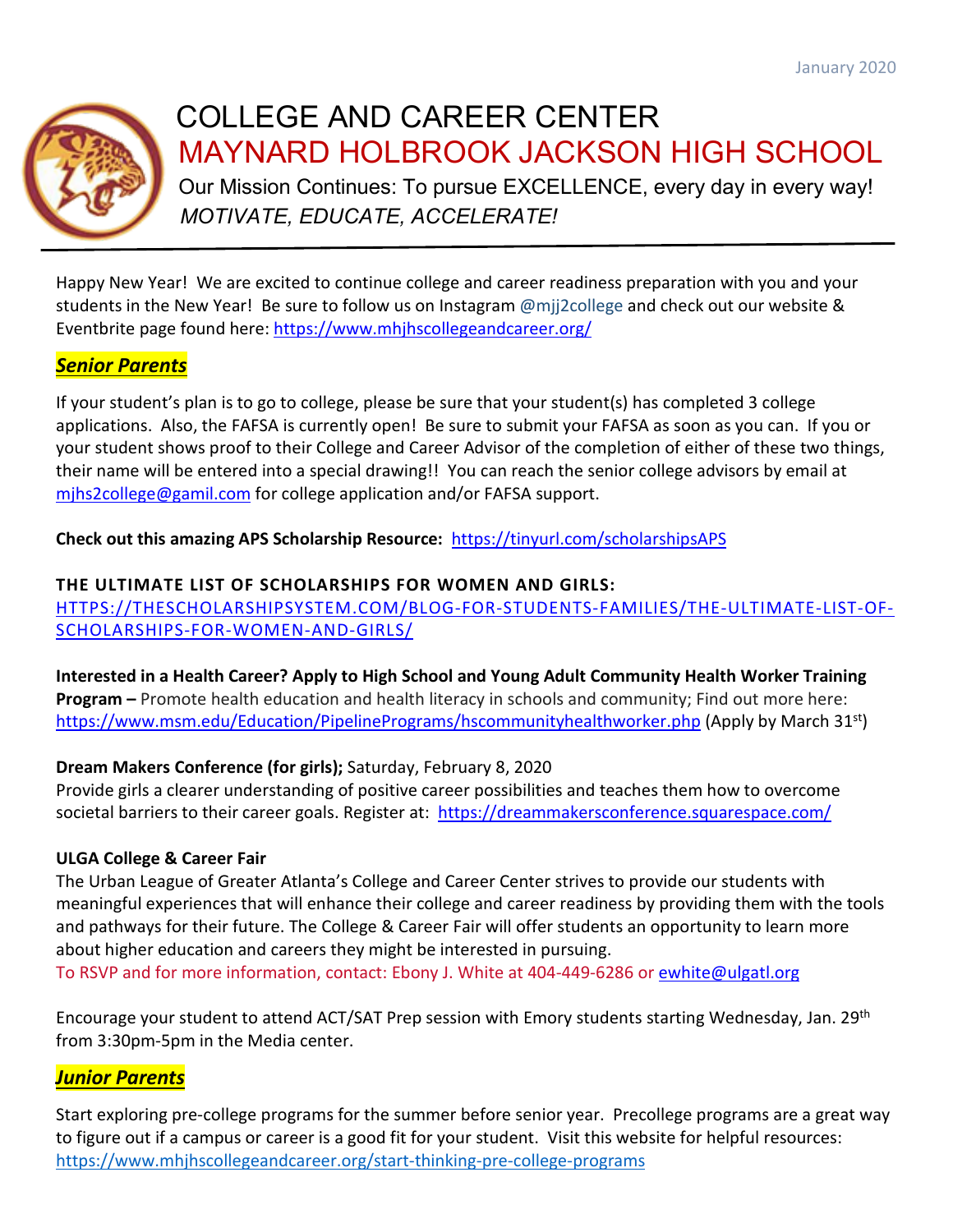## **Interested in a Health Career? Apply to High School and Young Adult Community Health Worker Training**

**Program –** Promote health education and health literacy in schools and community; Find out more here: <https://www.msm.edu/Education/PipelinePrograms/hscommunityhealthworker.php> (Apply by March 31st)

## **Dream Makers Conference (for girls);** Saturday, February 8, 2020

Provide girls a clearer understanding of positive career possibilities and teach them how to overcome societal barriers to their career goals. Register at: <https://dreammakersconference.squarespace.com/>

## **ULGA College & Career Fair**

The Urban League of Greater Atlanta's College and Career Center strives to provide our students with meaningful experiences that will enhance their college and career readiness by providing them with the tools and pathways for their future. The College & Career Fair will offer students an opportunity to learn more about higher education and careers they might be interested in pursuing.

To RSVP and for more information, contact: Ebony J. White at 404-449-6286 or [ewhite@ulgatl.org](mailto:ewhite@ulgatl.org)

## **Harvard Debate & Public Speaking Workshop**

Our first community workshop of the year is open to all middle/high school students in Metro Atlanta. This workshop will expose students to Harvard curriculum while providing us an opportunity to identify talent for the next cohort that we will accept into the program. Registration is first-come, first-served. [Click Here](https://webmail.apsk12.org/owa/redir.aspx?C=pxb9fgxQPQhqtTHY_jvrPJ6klvZnmRokAgRgGkxl269LrK_JVZnXCA..&URL=https%3a%2f%2furldefense.proofpoint.com%2fv2%2furl%3fu%3dhttp-3A__harvardatl.eventbrite.com_%26d%3dDwMFaQ%26c%3dpRqH8TGe5XvVuak1ltMUzg%26r%3dfH6HNsNkhGwHF4758gzTKx69P8_ciOMrv788UXYalNM%26m%3dgjAO666eHFy93iNeq-bj_mOYlIXfsiGK9n8ZrcpHTLY%26s%3dov1B3mEG5jMEAEqixAYA43IGRR2PsBOn7v9alRzycjM%26e%3d) to register now.

Encourage your student to attend ACT/SAT Prep session with Emory students starting Wednesday, Jan. 29th from 3:30pm-5pm in the Media center. It is time for your student to start prepping and familiarizing themselves with the test.

Junior year is a great time to schedule campus visits and contact colleges. Be sure to use our website as a way to organize information gathered during these visits. Click on the Get Organized tab when you visit this page: <https://www.mhjhscollegeandcareer.org/copy-of-financial-aid-scholarships>

If you haven't done so, create with your students their Georgia Futures account at GAfutures.org and explore the Career Exploration Section.

## *Sophomore Parents*

Start exploring pre-college programs for the summer. Precollege programs are a great way to figure out if campus or career is a good fit for you. Visit this website for more information: [https://www.mhjhscollegeandcareer.org/start-thinking-pre-college-programs](https://webmail.apsk12.org/owa/redir.aspx?C=uhjaPhmhlm6k6Le5l2hZOQVNMo--1DoT3txC_I8TCvhZZvtwX5DXCA..&URL=https%3a%2f%2fwww.mhjhscollegeandcareer.org%2fstart-thinking-pre-college-programs)

**Interested in a Health Career? Apply to High School and Young Adult Community Health Worker Training Program –** Promote health education and health literacy in schools and community; Find out more here: <https://www.msm.edu/Education/PipelinePrograms/hscommunityhealthworker.php> (Apply by March 31<sup>st</sup>)

## **Dream Makers Conference (for girls);** Saturday, February 8, 2020

Provide girls a clearer understanding of positive career possibilities and teach them how to overcome societal barriers to their career goals. Register at: <https://dreammakersconference.squarespace.com/>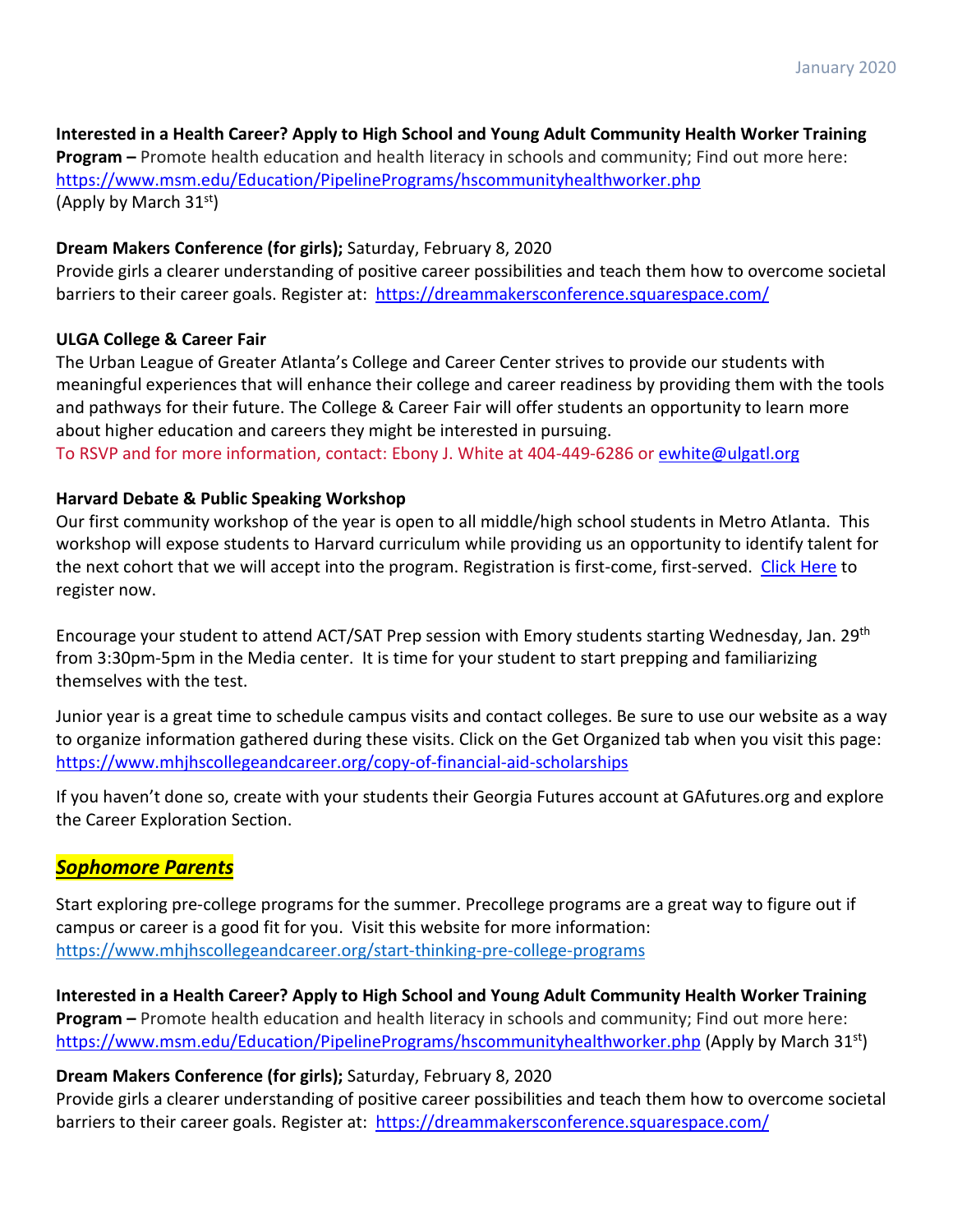## **ULGA College & Career Fair**

The Urban League of Greater Atlanta's College and Career Center strives to provide our students with meaningful experiences that will enhance their college and career readiness by providing them with the tools and pathways for their future. The College & Career Fair will offer students an opportunity to learn more about higher education and careers they might be interested in pursuing.

To RSVP and for more information, contact: Ebony J. White at 404-449-6286 or [ewhite@ulgatl.org](mailto:ewhite@ulgatl.org)

## **Harvard Debate & Public Speaking Workshop**

Our first community workshop of the year is open to all middle/high school students in Metro Atlanta. This workshop will expose students to Harvard curriculum while providing us an opportunity to identify talent for the next cohort that we will accept into the program. Registration is first-come, first-served. [Click Here](https://webmail.apsk12.org/owa/redir.aspx?C=pxb9fgxQPQhqtTHY_jvrPJ6klvZnmRokAgRgGkxl269LrK_JVZnXCA..&URL=https%3a%2f%2furldefense.proofpoint.com%2fv2%2furl%3fu%3dhttp-3A__harvardatl.eventbrite.com_%26d%3dDwMFaQ%26c%3dpRqH8TGe5XvVuak1ltMUzg%26r%3dfH6HNsNkhGwHF4758gzTKx69P8_ciOMrv788UXYalNM%26m%3dgjAO666eHFy93iNeq-bj_mOYlIXfsiGK9n8ZrcpHTLY%26s%3dov1B3mEG5jMEAEqixAYA43IGRR2PsBOn7v9alRzycjM%26e%3d) to register now.

**To do's:** 

- If you haven't done so, create with your students their Georgia Futures account at GAfutures.org and explore the Career Exploration Section.
- Encourage your student to participate in school activities and clubs
- Begin exploring college preparatory, Dual Enrollment, AP and IB curriculum.

## *Freshmen Parents*

### *SMASH Academy - FREE, 3-year, STEM-intensive residential college prep program*

Check it out here: [https://www.smash.org/programs/smash-academy/](https://webmail.apsk12.org/owa/redir.aspx?C=8NrwQhEnoqJ36AVV5kAVZAJTUOpgBlYByPcXqz2tImAlllknYJDXCA..&URL=https%3a%2f%2fwww.smash.org%2fprograms%2fsmash-academy%2f) (application deadline Feb. 28)

### **ULGA College & Career Fair**

The Urban League of Greater Atlanta's College and Career Center strives to provide our students with meaningful experiences that will enhance their college and career readiness by providing them with the tools and pathways for their future. The College & Career Fair will offer students an opportunity to learn more about higher education and careers they might be interested in pursuing.

To RSVP and for more information, contact: Ebony J. White at 404-449-6286 or [ewhite@ulgatl.org](mailto:ewhite@ulgatl.org)

### **Harvard Debate & Public Speaking Workshop**

Our first community workshop of the year is open to all middle/high school students in Metro Atlanta. This workshop will expose students to Harvard curriculum while providing us an opportunity to identify talent for the next cohort that we will accept into the program. Registration is first-come, first-served. [Click Here](https://webmail.apsk12.org/owa/redir.aspx?C=pxb9fgxQPQhqtTHY_jvrPJ6klvZnmRokAgRgGkxl269LrK_JVZnXCA..&URL=https%3a%2f%2furldefense.proofpoint.com%2fv2%2furl%3fu%3dhttp-3A__harvardatl.eventbrite.com_%26d%3dDwMFaQ%26c%3dpRqH8TGe5XvVuak1ltMUzg%26r%3dfH6HNsNkhGwHF4758gzTKx69P8_ciOMrv788UXYalNM%26m%3dgjAO666eHFy93iNeq-bj_mOYlIXfsiGK9n8ZrcpHTLY%26s%3dov1B3mEG5jMEAEqixAYA43IGRR2PsBOn7v9alRzycjM%26e%3d) to register now.

**To do's:** 

- Create with your students their Georgia Futures account at GAfutures.org and explore the Career Exploration Section.
- Encourage your student to participate in school activities and clubs.
- Begin exploring college preparatory, Dual Enrollment, AP and IB curriculum.
- Reinforce the importance of academics starting freshman year.